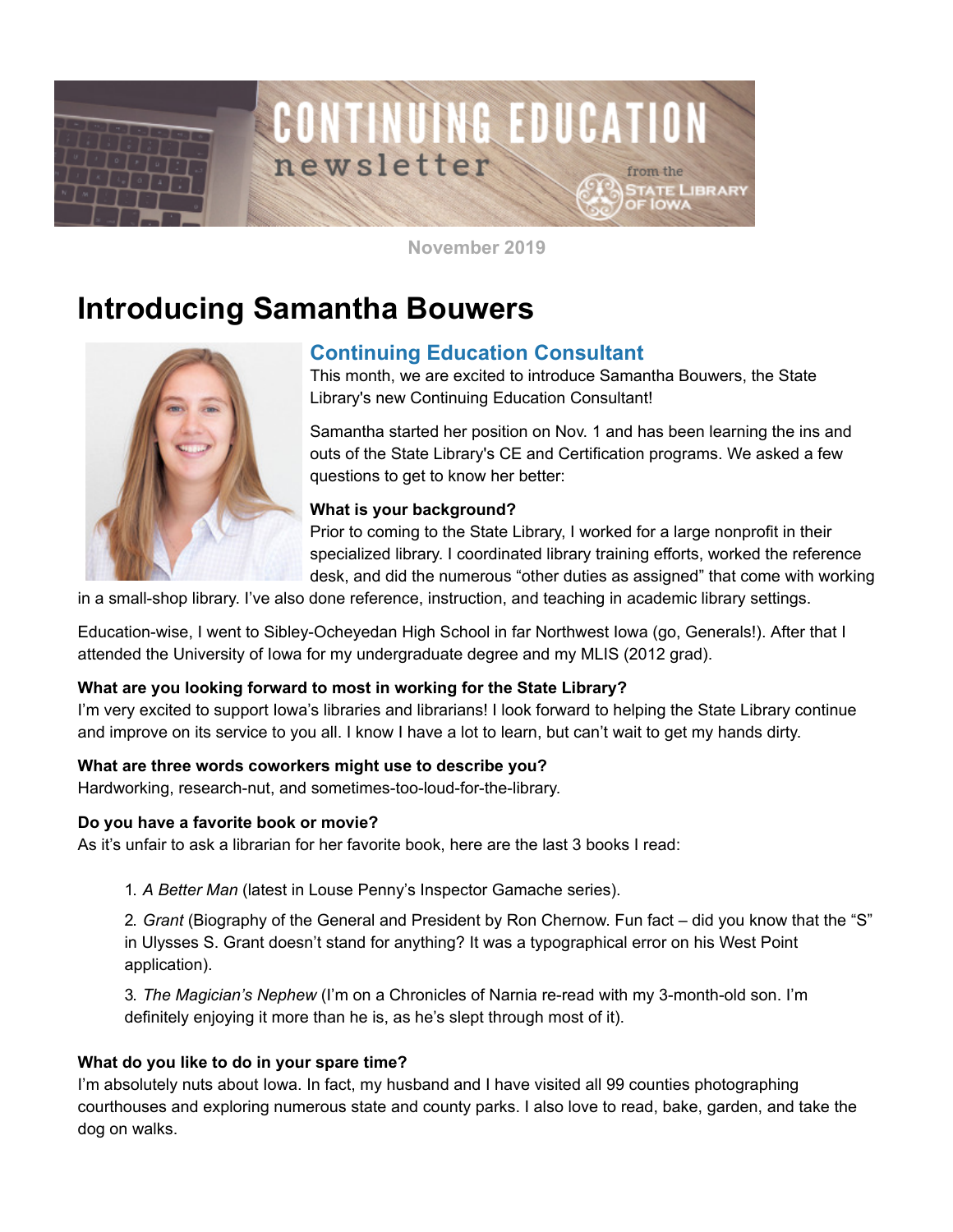**We are thrilled to welcome Samantha to the team! Samantha can be reached at 515-281-6788 or [Samantha.Bouwers@iowa.gov](mailto:Samantha.Bouwers@iowa.gov).**

## **Announcing the ILOC 2020 Morning Keynote: Elizabeth Harrin**

The morning keynote for the Innovative Libraries Online Conference (ILOC) 2020 will be UK-based project management expert Elizabeth Harrin!

### **How to be Awesome at Getting Things Done**

Whether you're planning an author event or simply organizing your accreditation cycle, you'll definitely have projects as part of your library work – and you may even be leading some.



In this introduction to managing projects, Elizabeth Harrin will help

you understand what a project is and how to balance the competing demands of time, cost and doing a good job in getting your work successfully over the line. We'll look at ways to stay organized and how to prioritize your growing To Do list. And we'll talk about managing expectations of the rest of the team and keeping them involved throughout.

You'll leave with plenty of practical tips for managing your work, and a template you can use to get any project off to a fantastic start.

### **About Elizabeth Harrin**

Elizabeth Harrin has over twenty years experience in leading IT, business change and process improvement projects in the UK and France, across financial services and healthcare. She's a mentor and the author of 5 books. Elizabeth runs a company providing copywriting services to project-related businesses and is the award-winning blogger behind [GirlsGuideToPM.com](https://www.girlsguidetopm.com/?utm_medium=email&utm_source=govdelivery). Find Elizabeth on Twitter [@girlsguidetopm.](https://twitter.com/girlsguidetopm?utm_medium=email&utm_source=govdelivery)

### **Getting Ahead of the Game: Winning with Project Management**

### **Thursday, Jan. 16 | 9:00 a.m. to 7:30 p.m.**

ILOC offers keynote speakers, sessions on a variety of topics, and an evening session designed for trustees. Join us for a day showcasing the ways Iowa librarians stay on top of projects, using a variety of tools, technology and tracking tips on Come and go throughout the day, attending the sessions you're most interested in. Find out more and register at the link below.

**[Register for ILOC 2020 on Jan. 16](https://statelibraryofiowa.lmscheckout.com/Course/view/iloc-2020-getting-ahead-of-the-game-winning-with-project-management-webinar-1?utm_medium=email&utm_source=govdelivery)**

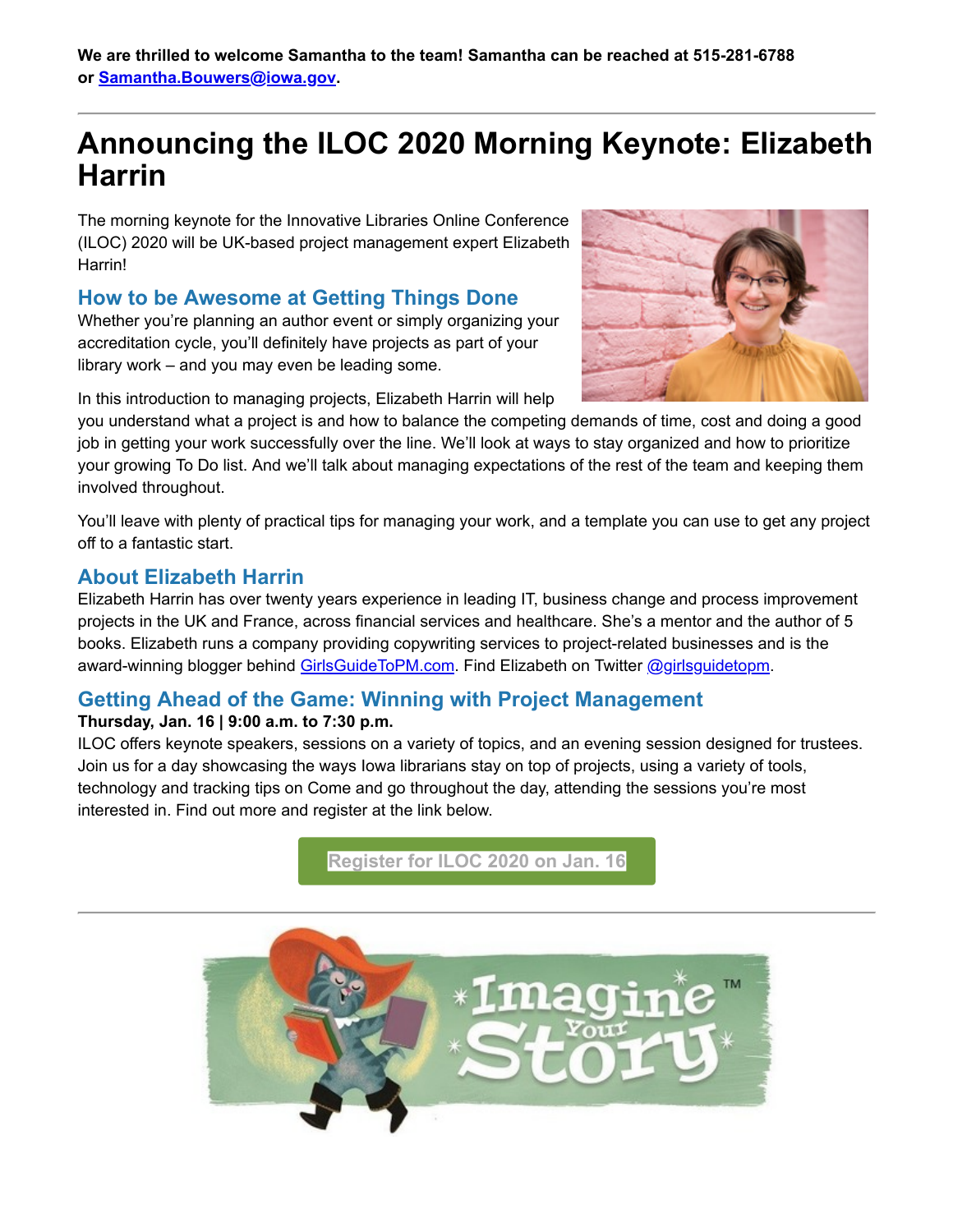## **Join Us for Online Summer Reading Workshops in December**

## **Sessions Offered by Library Size**

Do you want to get ideas for how to run a summer library program from other libraries your size? *Sizing Your Summer Program* will offer online sessions based on community size so you have a chance to talk to similarly-sized libraries about how they run their summer programming.

The first half hour will be an introduction to the theme and a general review of the manual; the next hour and a half will be facilitated discussion about summer programming.

This is a chance for you to talk with other librarians about their successes and challenges and to get ideas for what might work from libraries in communities the same size as yours. Please feel free to attend the session you think best matches your needs and come ready to share and discuss!

### **Register for an online session based on your library's size:**

- **Library Sizes A, B, C:** Tuesday, December 17 from 1:00 to 3:00 p.m.
- **Library Sizes D, E, F:** Wednesday, December 18 from 1:00 to 3:00 p.m.
- **Library Sizes G and Above:** Thursday, December 19 from 1:00 to 3:00 p.m.

**[Register for Sizing Your Summer Program](https://statelibraryofiowa.lmscheckout.com/Course/index?tags=Programming%7Csummer+reading+program&utm_medium=email&utm_source=govdelivery)**

## **Other December Youth Services CE Opportunities**

**[Build Your Storytime Toolkit \(Oelwein\)](https://statelibraryofiowa.lmscheckout.com/Course/view/build-your-storytime-toolkit-oelwein-2?utm_medium=email&utm_source=govdelivery)** 

**Thursday, Dec. 5 | 10:00 a.m. to 3:00 p.m.**

Rescheduled from Nov. 12 with 6 spots open, this intensive, hands-on workshop will help you sharpen your storytime skills and be ready to present the best possible literacy and play based programs for ages 0-6. This workshop is suited for long-time presenters looking for fresh insight and new to the game librarians ready to expand their skills.

**[Check It Out! New Books for Ages 0-18 \(Webinar\)](https://statelibraryofiowa.lmscheckout.com/Course/view/check-it-out-new-books-for-ages-0-18-webinar-7?utm_medium=email&utm_source=govdelivery)**

**Monday, Dec. 16 | 1:00 p.m. to 2:00 p.m.**

Join us each month for a review of brand new titles published for ages 0-18. You'll hear short booktalks of new titles (and new entries in ongoing series) from major and Indie publishers and get ideas on how to keep up with the endless tide of what's new in kidlit and young adult literature.

## **PLM and PLS Students: Please Complete Course Survey**

## **Email with Survey Link Coming Soon**

If you were in the most recent cohort of PLM and PLS students, please be sure to complete the course survey, which will be arriving in your email inbox soon with a link to Survey Monkey. Completed surveys are critical in helping shape the PLM and PLS courses to be the most effective which allows participating directors and staff to be successful in their work in libraries.

Congratulations on completing the course and thank you in advance for your feedback!